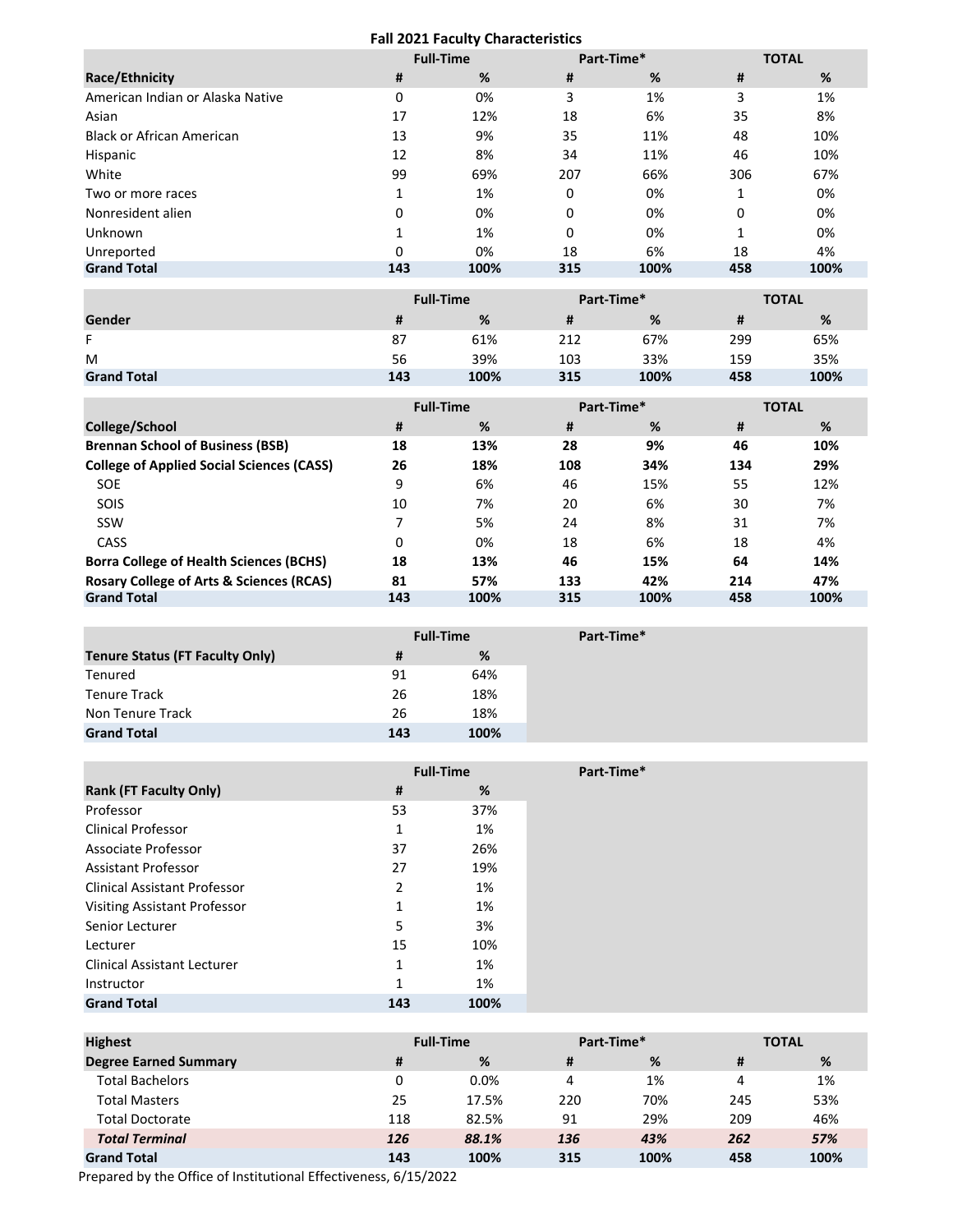## **Fall 2021 Faculty Characteristics**

\* Includes 53 PT faculty who have full-time staff positions at Dominican University.

| <b>Highest</b>              |                  |                         | <b>Full-Time</b> |                  | Part-Time* |                | <b>TOTAL</b> |
|-----------------------------|------------------|-------------------------|------------------|------------------|------------|----------------|--------------|
| <b>Degree Earned Detail</b> | <b>Type</b>      | #                       | $\%$             | #                | $\%$       | #              | $\%$         |
| BA/BS                       | В                | $\pmb{0}$               | 0.0%             | 4                | 1.3%       | 4              | 0.9%         |
| M Music                     | M                | $\pmb{0}$               | 0.0%             | $\mathbf 1$      | 0.3%       | 1              | 0.2%         |
| M Phil                      | M                | 0                       | 0.0%             | $\mathbf{1}$     | 0.3%       | $\mathbf{1}$   | 0.2%         |
| MA                          | M                | 5                       | 3.5%             | 71               | 22.5%      | 76             | 16.6%        |
| MAED                        | M                | 0                       | 0.0%             | 15               | 4.8%       | 15             | 3.3%         |
| MAL                         | M                | $\pmb{0}$               | 0.0%             | $\mathbf{1}$     | 0.3%       | $\mathbf{1}$   | 0.2%         |
| <b>MAT</b>                  | $\boldsymbol{M}$ | 0                       | 0.0%             | 4                | 1.3%       | 4              | 0.9%         |
| <b>MLIS</b>                 | M                | $\pmb{0}$               | 0.0%             | 11               | 3.5%       | $11\,$         | 2.4%         |
| MM                          | M                | $\pmb{0}$               | 0.0%             | 4                | 1.3%       | 4              | 0.9%         |
| <b>MMM</b>                  | M                | $\pmb{0}$               | 0.0%             | $\overline{2}$   | 0.6%       | $\overline{2}$ | 0.4%         |
| <b>MMU</b>                  | M                | $\mathbf 0$             | 0.0%             | $\mathbf{1}$     | 0.3%       | $\mathbf{1}$   | 0.2%         |
| <b>MPH</b>                  | M                | $\mathbf 0$             | 0.0%             | $\mathbf 1$      | 0.3%       | 1              | 0.2%         |
| <b>MS</b>                   | M                | $10\,$                  | 7.0%             | 46               | 14.6%      | 56             | 12.2%        |
| <b>MSED</b>                 | M                | $\pmb{0}$               | 0.0%             | 3                | 1.0%       | 3              | 0.7%         |
| <b>MSN</b>                  | M                | $\overline{\mathbf{c}}$ | 1.4%             | 14               | 4.4%       | 16             | 3.5%         |
| <b>DBA</b>                  | T                | $\overline{\mathbf{c}}$ | 1.4%             | $\mathbf 1$      | 0.3%       | 3              | 0.7%         |
| <b>DDS</b>                  | T                | 1                       | 0.7%             | 1                | 0.3%       | 2              | 0.4%         |
| <b>DMA</b>                  | T                | $\mathbf 0$             | 0.0%             | $\mathbf 1$      | 0.3%       | 1              | 0.2%         |
| <b>DMIN</b>                 | $\tau$           | 0                       | 0.0%             | 4                | 1.3%       | 4              | 0.9%         |
| <b>DNP</b>                  | T                | 2                       | 1.4%             | 2                | 0.6%       | 4              | 0.9%         |
| DO                          | T                | 1                       | 0.7%             | 0                | 0.0%       | 1              | 0.2%         |
| Ed.D/Ed.S.                  | $\tau$           | 4                       | 2.8%             | 9                | 2.9%       | 13             | 2.8%         |
| JD                          | T                | 0                       | 0.0%             | 10               | 3.2%       | $10\,$         | 2.2%         |
| M.D.                        | $\tau$           | $\overline{2}$          | 1.4%             | 3                | 1.0%       | 5              | 1.1%         |
| MBA/MMA                     | T                | $\mathbf 1$             | 0.7%             | 20               | 6.3%       | 21             | 4.6%         |
| <b>MFA</b>                  | T                | 6                       | 4.2%             | $\boldsymbol{6}$ | 1.9%       | 12             | 2.6%         |
| <b>MSW</b>                  | T                | 1                       | 0.7%             | 19               | 6.0%       | 20             | 4.4%         |
| Ph.D.                       | T                | 106                     | 74.1%            | 57               | 18.1%      | 163            | 35.6%        |
| Pharm. D.                   | T                | $\pmb{0}$               | 0.0%             | $\overline{2}$   | 0.6%       | $\overline{2}$ | 0.4%         |
| PsyD                        | T                | 0                       | 0.0%             | 1                | 0.3%       | 1              | 0.2%         |
| <b>Grand Total</b>          |                  | 143                     | 100.0%           | 315              | 100.0%     | 458            | 100.0%       |

\* Includes 53 PT faculty who have full-time staff positions at Dominican University.

| College/School/Discipline         | <b>Full-Time</b> |     |          | Part-Time* | <b>TOTAL</b> |     |
|-----------------------------------|------------------|-----|----------|------------|--------------|-----|
|                                   | #                | %   | #        | %          | #            | %   |
| <b>BSB</b>                        | 18               | 13% | 28       | 9%         | 46           | 10% |
| Accounting                        | 4                | 3%  | 4        | 1%         | 8            | 2%  |
| <b>Business Administration</b>    | 0                | 0%  | 0        | 0%         | 0            | 0%  |
| Economics                         | 2                | 1%  | 3        | 1%         | 5            | 1%  |
| Entrepreneurship                  | 1                | 1%  | 0        | 0%         | 1            | 0%  |
| <b>Ethics</b>                     | 1                | 1%  | 0        | 0%         | 1            | 0%  |
| Finance                           | 2                | 1%  | 2        | 1%         | 4            | 1%  |
| Management                        | 4                | 3%  | 5        | 2%         | 9            | 2%  |
| Marketing                         | 2                | 1%  | 0        | 0%         | 2            | 0%  |
| Marketing and Intl Business       |                  | 1%  | $\Omega$ | 0%         | 1            | 0%  |
| Other                             |                  | 1%  | 14       | 4%         | 15           | 3%  |
| <b>CASS</b>                       | 26               | 18% | 108      | 34%        | 134          | 29% |
| <b>CASS - CSP</b>                 | $\bf{0}$         | 0%  | 18       | 6%         | 18           | 4%  |
| <b>Master Conflict Resolution</b> | 0                | 0%  | 7        | 2%         | 7            | 2%  |
| Master in Trauma Infr. Leadership | 0                | 0%  | 1        | 0%         | 1            | 0%  |
| <b>Human Services</b>             | 0                | 0%  | 1        | 0%         | 1            | 0%  |
| Legal Studies                     | 0                | 0%  | 5        | 2%         | 5            | 1%  |
| Other                             | 0                | 0%  | 4        | 1%         | 4            | 1%  |
| <b>SOE</b>                        | 9                | 6%  | 46       | 15%        | 55           | 12% |

Prepared by the Office of Institutional Effectiveness, 6/15/2022